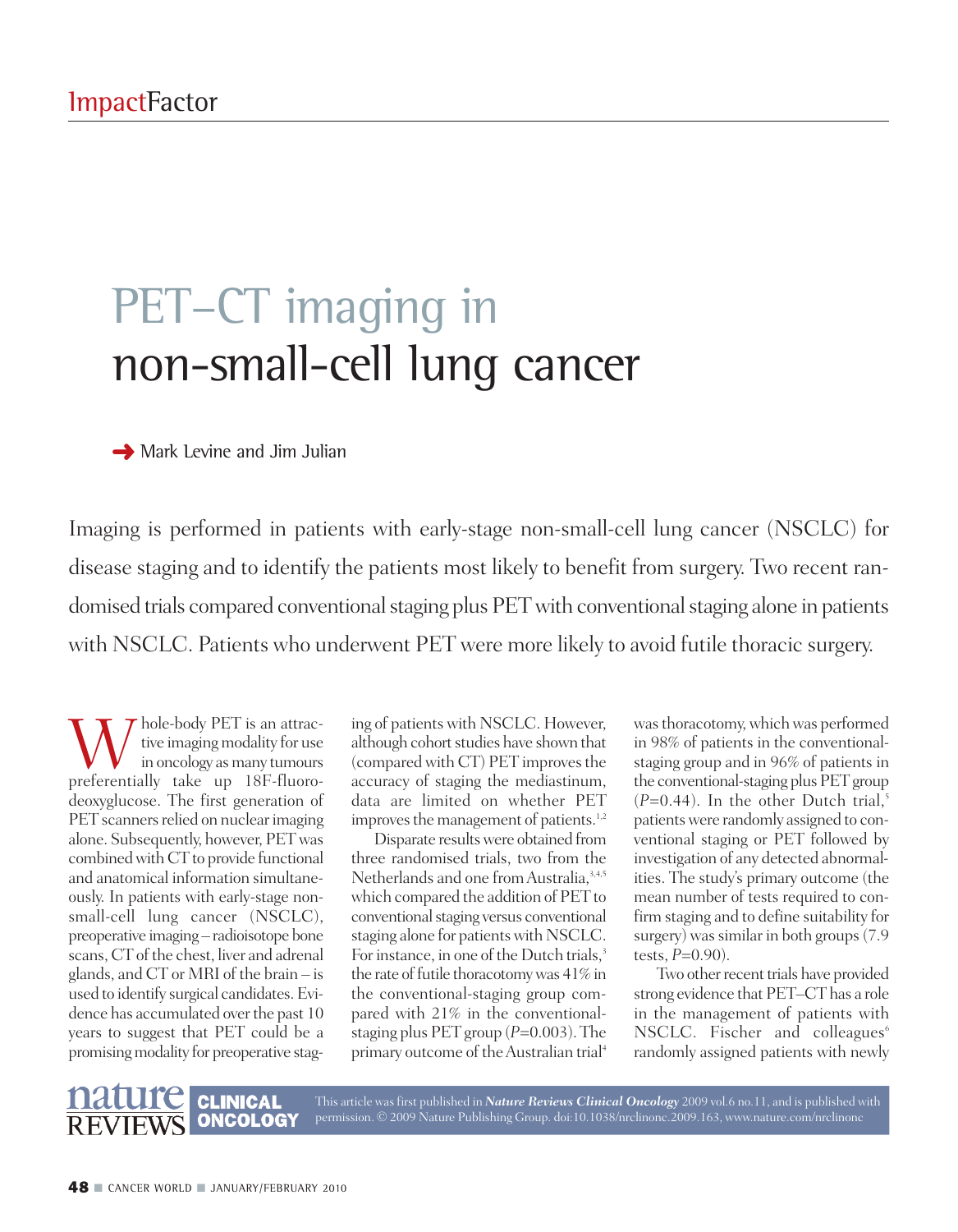diagnosed or suspected NSCLC who were being considered for surgery to conventional staging alone (which included blood tests, contrast-enhanced CT of the chest and upper abdomen, and bronchoscopy) or to conventional staging plus PET–CT. All patients underwent additional invasive diagnostic procedures, including endoscopic or endobronchial ultrasonography and mandatory mediastinoscopy. The primary outcome was futile thoracotomy, which was defined as thoracotomy in a patientwith pathologic stage IIIA–N2 or IIIB NSCLC, benign disease, explorative thoracotomy conducted for other reasons, or thoracotomy in a patient who developed recurrent disease or died within one year of randomisation. Owing to slow accrual, this trial was terminated after 189 participants were recruited (98 of whom were assigned to the PET– CT group and 91 to the conventional staging only group). In the PET–CT group, 38 patients (39%) were considered to have inoperable disease, 13 of whom were categorised as such on the basis of the PET–CT results (these patients had nine distant and four mediastinal metastases).In the conventional staging only group, 18 patients (20%) were considered to have inoperable disease, none of whom had distant metastases. In total, 60 patients in the PET–CT group underwent thoracotomy, of which 21 procedures (35%) were considered futile, versus 38 of 73 (52%) thoracotomies in the conventional-staging group (*P*=0.05). At the end of the study (mean duration of follow-up 27 months), mortality was 56% in the PET-CT group and 51% in the conventionalstaging group.

In North America, conventional staging of NSCLC usually involves brain imaging with CT or MRI, isotope bone scan, and CT of the liver and adrenal glands. Brain imaging was not included in either staging protocol in the

study by Fischer et al. <sup>6</sup> Although brain metastases cannot be detected by PET, the inclusion of brain imaging in preoperative staging might have avoided some of the 16 cancer recurrences that occurred within the first year after surgery. Bone metastases commonly occur in patients with NSCLC and are often detected by PET imaging; however, bone scans were not routinely performed in this study. One might speculate that if Fischer and colleagues had included a bone scan in their conventional staging protocol, some of the distant metastases detected by PET–CT could have been identified by conventional staging alone, which would have narrowed the difference between the two groups. Moreover, the sites of distant metastases that were detected by PET–CT were not reported.

Fischer et al. <sup>6</sup> aggressively pursued the assessment of mediastinal lymph nodes and more than 90% of patients in both groups underwent mediastinoscopy. Such high rates are not always achieved in many surgical settings. In addition, endobronchial ultrasonography and fine-needle aspiration cytology were performed to investigate abnormal imaging results. These tests are not routinely performed in many institutions, a fact that should be borne in mind before one decides whether the study results can be generalised to a given setting. More patients in the PET–CT group than in the conventional-staging group underwent endobronchial ultrasonography (36 vs 24 patients, respectively). Further investigation of abnormal PET scan results in the mediastinum could explain this difference. However, another possible explanation is that endobronchial ultrasonography tended to be preferentially performed in the PET–CT group rather than the conventional-staging group, which could have resulted in increased upstaging of NSCLC in patients who

underwent PET–CT, and thus contributed to a bias in diagnostic suspicion that favoured one group.

Maziak and colleagues<sup>7</sup> from Canada recently published the results from a randomised trial that compared PET–CT with conventional staging (abdominal CT and bone scan) in patientswith NSCLC.All patients had cranial CT or MRI and about 50% of patients in each arm underwent mediastinoscopy. The primary outcome was correct upstaging of cancer, which thereby avoided stage-inappropriate surgery. Disease was correctly upstaged in 23 of 167 (13.8%) patients in the PET-CT group and in 11 of 162  $(6.8\%)$ patients in the conventional-staging group (*P*=0.046). The most commonly identified sites of distant metastases in patients from the PET–CT group were bone, adrenal glands and liver. Themost common site of metastasis identified in those who underwent conventional staging was bone. Metastases to the mediastinal lymph nodes were also detected by PET–CT. Disease was incorrectly upstaged in eight (4.8%) patients who underwent PET–CT and in one (0.6%) patient in the conventional-staging group (*P*=0.037). At the end of the study (median follow-up 22 months), 52 and 57 patients from the PET–CT and conventional staging group, respectively, had died.

Although there are limited data on whether the use of PET improves patient care, this technology has been widely adopted for many oncologic indications in some jurisdictions. Governments, however, are struggling with the rising costs of health care, which are partly attributed to the implementation of imaging technologies. <sup>8</sup> The US government recently provided more than \$1 billion for'comparative effectiveness research' to determine which interventions best improve patients' care, with the hope of obtaining evidence to guide